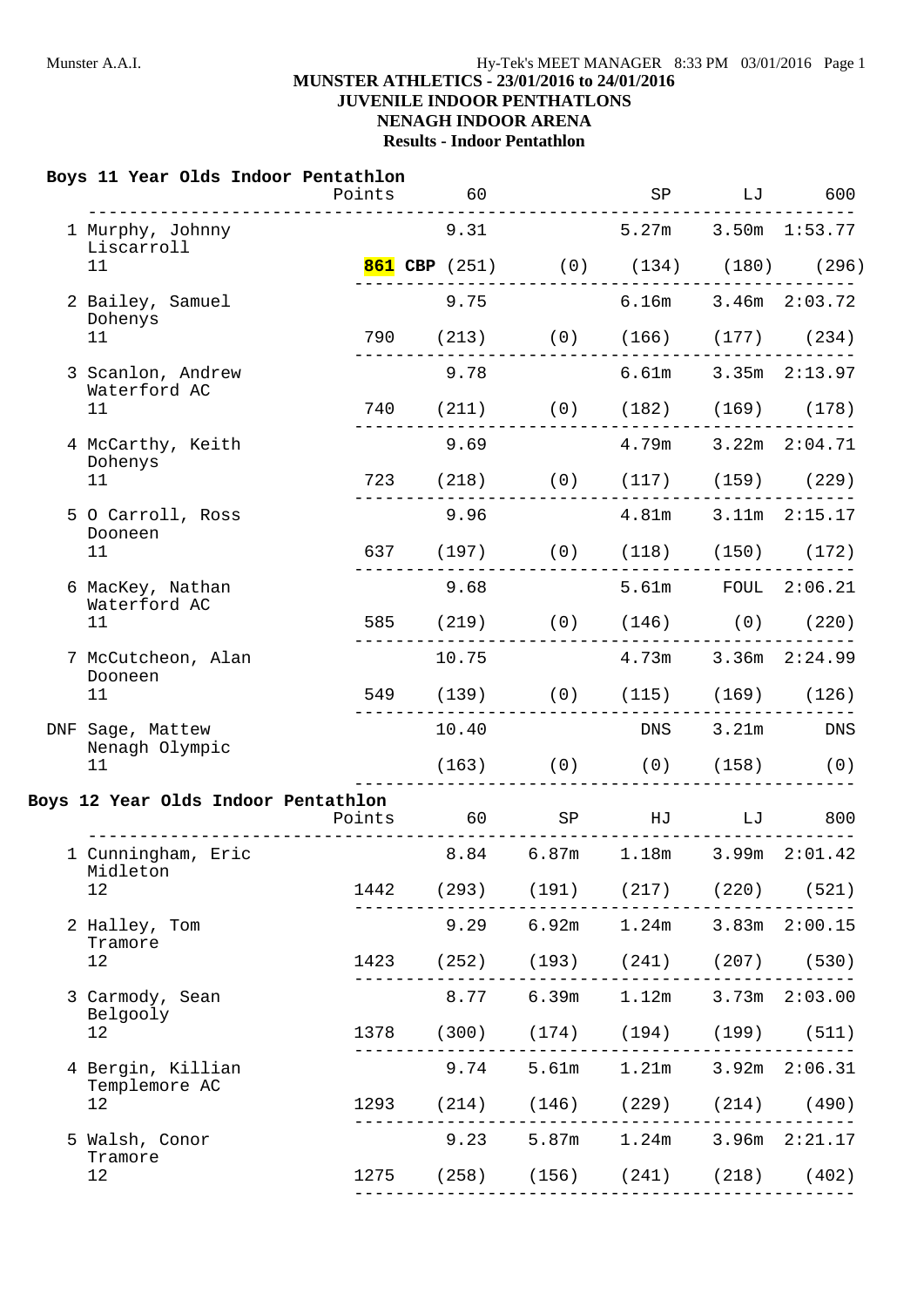# **MUNSTER ATHLETICS - 23/01/2016 to 24/01/2016**

**JUVENILE INDOOR PENTHATLONS NENAGH INDOOR ARENA**

**Results - Indoor Pentathlon**

| 6 Burke, James<br>Leevale           | 9.90  |                                                                      | 6.47m 1.03m 3.66m 2:10.46 |            |     |
|-------------------------------------|-------|----------------------------------------------------------------------|---------------------------|------------|-----|
| 12                                  |       | 1196 (201) (177) (160) (193) (465)                                   |                           |            |     |
| 7 Minogue, Oisin<br>Derg AC         | 9.48  |                                                                      | 7.05m 1.12m 3.10m 2:27.01 |            |     |
| 12                                  |       | 1146 (236) (198) (194) (149) (369)                                   |                           |            |     |
| 8 Shannahan, Mark                   | 9.85  |                                                                      | 5.21m 1.03m 3.39m 2:08.97 |            |     |
| Tramore<br>12                       |       | 1143 (205) (132) (160) (172) (474)                                   |                           |            |     |
| 9 Kiely, Ben                        | 10.28 |                                                                      | 5.20m 1.09m 3.23m 2:07.46 |            |     |
| Tramore<br>12                       |       | 1128 (172) (132) (182) (159) (483)                                   |                           |            |     |
| 10 O'Sullivan, Conor                | 12.06 |                                                                      | 5.58m 1.06m 3.49m 2:06.57 |            |     |
| Dohenys<br>12                       |       | 1048 (64) (145) (171) (179) (489)                                    |                           |            |     |
| DNF Butler, Luke<br>Midleton        |       | DNS DNS DNS DNS                                                      |                           |            | DNS |
| 12                                  |       | $(0)$ $(0)$ $(0)$ $(0)$                                              |                           |            | (0) |
| DNF Cassidy, Eoghan<br>Bandon       |       | 9.77 DNS DNS                                                         |                           | <b>DNS</b> | DNS |
| 12                                  |       | $(212)$ $(0)$ $(0)$ $(0)$                                            |                           |            | (0) |
| DNF Scanlon, David<br>Waterford AC  |       | DNS DNS DNS DNS DNS                                                  |                           |            | DNS |
| 12                                  |       | $(0)$ $(0)$ $(0)$ $(0)$                                              |                           |            | (0) |
| DNF Dooley, Graham<br>Templemore AC |       | $9.78$ $5.13m$ $1.18m$ $3.88m$                                       |                           |            | DNS |
| 12                                  |       | $(211)$ $(129)$ $(217)$ $(211)$                                      |                           |            | (0) |
| Boys 13 Year Olds Indoor Pentathlon |       | Points 60H SP LJ HJ<br>_______                                       |                           |            | 800 |
| 1 Joy O'Regan, Geoffrey             |       | $10.69$ $7.77m$ $4.00m$ $1.53m$ $2:47.32$                            |                           |            |     |
| Sunhill Harriers<br>13              |       | 1391 (317) (224) (221) (363) (266)                                   |                           |            |     |
| 2 Condon, Sean<br>Leevale           |       | 10.70 7.54m 4.05m 1.35m 2:42.17                                      |                           |            |     |
| 13                                  |       | 1334 (316) (216) (225) (286) (291)                                   |                           |            |     |
| 3 Reynolds, Alex                    |       | ---------------------------------<br>11.75 7.25m 4.05m 1.47m 3:05.79 |                           |            |     |
| Nenagh Olympic<br>13                |       | 1198 (245) (205) (225) (337) (186)                                   |                           |            |     |
| 4 McConway, Noah                    |       | 11.71 8.32m 3.84m 1.32m 3:05.73                                      |                           |            |     |
| St. Cronans<br>13                   |       | 1160 (248) (244) (208) (273) (187)                                   |                           |            |     |
| 5 Ryan, Vaughan<br>Leevale          |       | 11.87 6.59m 3.82m 1.29m 2:51.21                                      |                           |            |     |
| 13                                  |       | 1133 (237) (181) (206) (261) (248)                                   |                           |            |     |
|                                     |       |                                                                      |                           |            |     |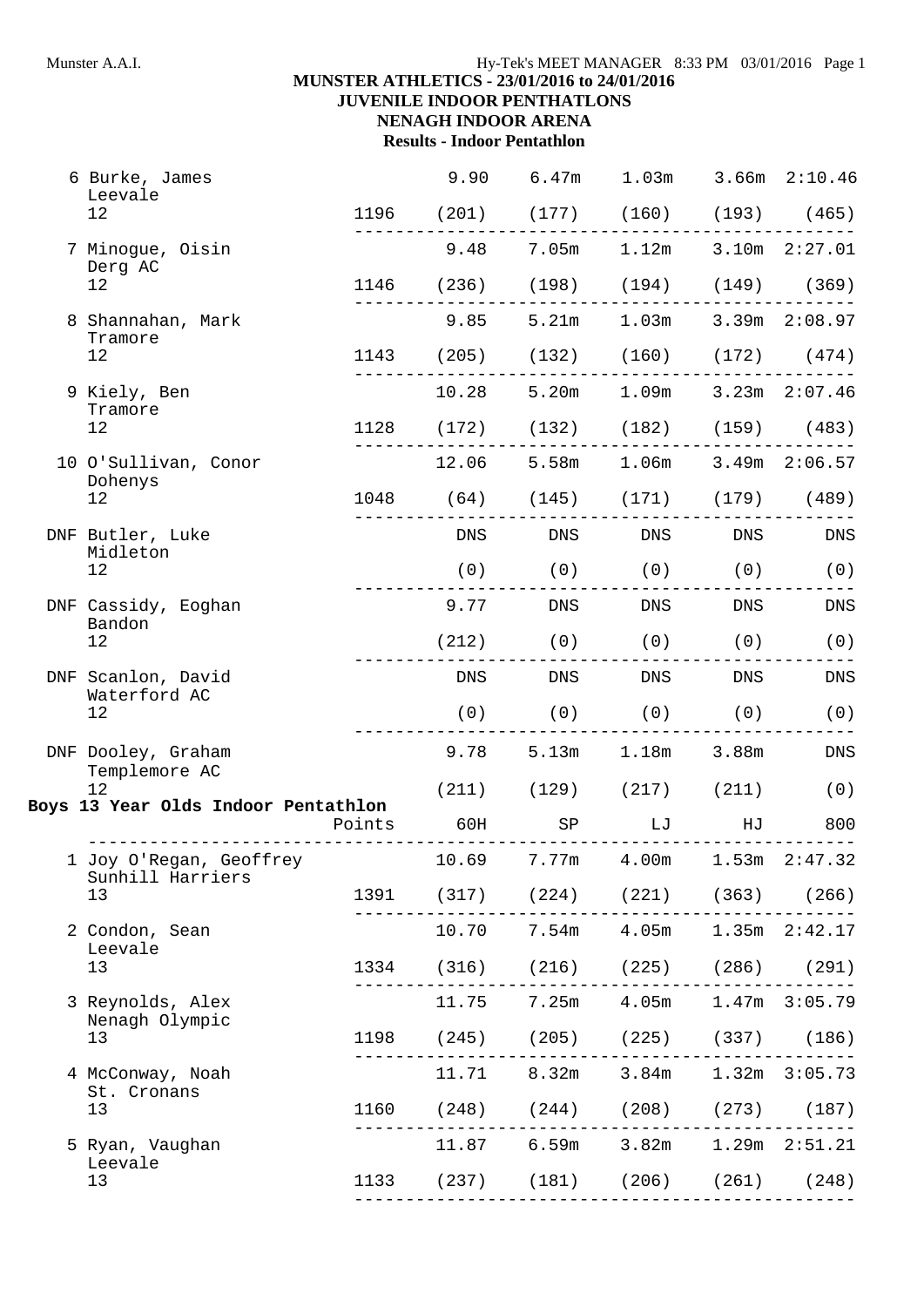## Munster A.A.I. **Hy-Tek's MEET MANAGER** 8:33 PM 03/01/2016 Page 1

# **MUNSTER ATHLETICS - 23/01/2016 to 24/01/2016**

**JUVENILE INDOOR PENTHATLONS NENAGH INDOOR ARENA**

**Results - Indoor Pentathlon**

| 6 Corcoran, Jack                           |            | 12.23         | 6.59m                                          |                           | $3.93m$ $1.23m$ $2:49.72$ |
|--------------------------------------------|------------|---------------|------------------------------------------------|---------------------------|---------------------------|
| Waterford AC<br>13                         |            |               | 1103 (215) (181) (215) (237) (255)             |                           |                           |
| 7 O Connor, Eoin                           |            |               | 12.24 5.45m 3.79m 1.32m 2:46.59                | ------------------------  |                           |
| Old Abbey<br>13                            |            |               | $1102$ $(214)$ $(141)$ $(204)$ $(273)$ $(270)$ |                           |                           |
| 8 O'Sullivan, Oisin                        |            | 12.68         |                                                | 6.33m 3.56m 1.20m 2:41.39 |                           |
| Dohenys<br>13                              |            |               | 1065 (188) (172) (185) (225) (295)             |                           |                           |
| 9 Connolly, Ben                            |            |               | 12.21 7.66m 3.54m 1.26m 3:07.95                |                           |                           |
| Nenagh Olympic<br>13                       |            |               | 1046 (216) (220) (183) (249) (178)             |                           |                           |
| 10 McCutcheon, Tom<br>Nenagh Olympic       |            |               | 12.03 4.75m 3.60m 1.11m 2:58.83                |                           |                           |
| 13                                         |            |               | 936 (227) (116) (188) (190) (215)              |                           |                           |
| 11 Crowley, Sean<br>Tralee Harriers        |            |               | 13.50 5.05m 3.02m 1.05m 3:10.45                |                           |                           |
| 13                                         |            | ------------- | 746 (141) (126) (144) (167) (168)              |                           |                           |
| 12 Terrin Hogan, Oscar<br>Sunhill Harriers |            |               | 13.98  4.81m  2.80m  1.11m  3:18.25            |                           |                           |
| 13                                         |            |               | 693 (117) (118) (128) (190) (140)              |                           |                           |
| 13 White, Tony<br>Tralee Harriers          |            |               | 12.79 6.66m 2.91m 1.05m DNF                    |                           |                           |
| 13                                         | 667        |               | $(181)$ $(184)$ $(135)$ $(167)$ $(0)$          |                           |                           |
| 14 Bailey, Joseph                          |            | DNF           |                                                | 4.61m 3.23m 1.11m 3:03.09 |                           |
| Dohenys<br>13                              |            |               | 657 (0) (111) (159) (190) (197)                |                           |                           |
| DNF Sage, James                            |            |               | 13.89 6.74m DNS DNS                            |                           | DNS                       |
| Nenagh Olympic<br>13                       |            |               | $(121)$ $(187)$ $(0)$ $(0)$ $(0)$              |                           |                           |
| DNF Ademola, Alex<br>Leevale               |            |               | 10.77 8.56m 4.06m 1.23m                        |                           | DNS                       |
| 13                                         |            |               | $(311)$ $(253)$ $(226)$ $(237)$ $(0)$          |                           |                           |
| Boys 14 Year Olds Indoor Pentathlon        |            |               | Points 60H SP HJ LJ 800                        |                           |                           |
| 1 Ademola, Reece                           |            |               | 10.10 8.59m 1.65m 4.93m 3:13.18                |                           |                           |
| Leevale<br>14                              |            |               | 1928 (522) (401) (504) (369) (132)             |                           |                           |
| 2 Fitzgerald, Shane                        | ---------  |               | 10.39 8.65m 1.41m 4.28m 2:48.41                |                           |                           |
| St. Marys Lk<br>14                         |            |               | 1764 (470) (405) (324) (252) (313)             |                           |                           |
| 3 O Sullivan, Ciaran                       | ---------- |               | 10.47 6.28m 1.50m 4.39m 2:54.17                |                           |                           |
| St. Marys Lk<br>14                         |            |               | 1646 (456) (265) (389) (271) (265)             |                           |                           |
|                                            |            |               |                                                |                           |                           |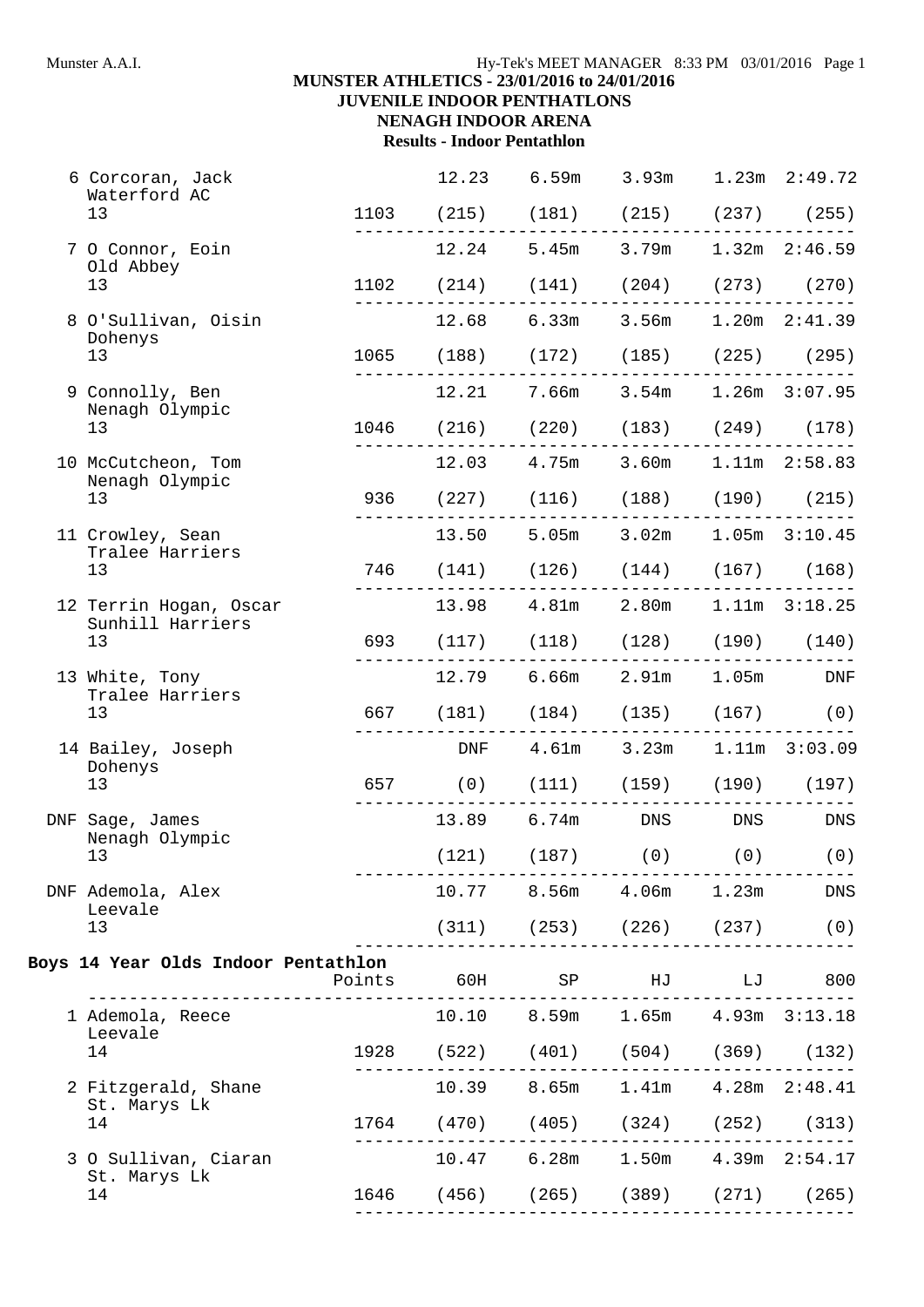## Munster A.A.I. **Hy-Tek's MEET MANAGER** 8:33 PM 03/01/2016 Page 1

# **MUNSTER ATHLETICS - 23/01/2016 to 24/01/2016**

# **JUVENILE INDOOR PENTHATLONS**

#### **NENAGH INDOOR ARENA Results - Indoor Pentathlon**

| 4 Collins, Hugh<br>Leevale     |      | 9.71  | 5.51m  | 1.30 <sub>m</sub> | 4.66m | 2:55.18           |
|--------------------------------|------|-------|--------|-------------------|-------|-------------------|
| 14                             | 1643 | (597) | (220)  | (250)             | (319) | (257)             |
| 5 Hayes, Evan<br>Waterford AC  |      | 11.53 | 7.47m  | 1.44m             | 4.68m | 2:44.78           |
| 14                             | 1638 | (289) | (335)  | (345)             | (323) | (346)             |
| 6 O'Riordan, Sean<br>Midleton  |      | 11.15 | 10.33m | 1.30m             |       | $4.26m$ $2:51.92$ |
| 14                             | 1632 | (345) | (505)  | (250)             | (249) | (283)             |
| 7 Mann, Thomas<br>St. Marys Lk |      | 11.09 | 5.67m  | 1.20m             | 3.86m | 2:55.33           |
| 14                             | 1212 | (354) | (230)  | (188)             | (184) | (256)             |
|                                |      |       |        |                   |       |                   |

#### **Boys 15 Year Olds Indoor Pentathlon**

|                                       | ________ | Points 60H SP HJ                            | LJ | 800                       |
|---------------------------------------|----------|---------------------------------------------|----|---------------------------|
| 1 Hurley, Danielm<br>Old Abbey        |          | $9.87$ 11.16m 1.52m 5.49m 2:34.85           |    |                           |
| 15                                    |          | 2446 (566) (556) (404) (479) (441)          |    |                           |
| 2 O Connor, Diarmuid<br>Old Abbey     |          | $9.80$ $8.88$ m $1.52$ m $5.05$ m $2:27.77$ |    |                           |
| 15                                    |          | 2310 (579) (419) (404) (392) (516)          |    |                           |
| 3 Connolly, Tommie<br>Leevale         |          | 10.35 8.74m 1.55m 4.58m 2:24.07             |    |                           |
| 15                                    |          | 2175 (477) (410) (426) (304) (558)          |    |                           |
| 4 Egan, Joshua<br>Nenagh Olympic      |          | 10.13 7.11m 1.52m 5.17m 2:37.72             |    |                           |
| 15                                    |          | 2063 (517) (314) (404) (415) (413)          |    |                           |
| 5 Scanlon, Cathal<br>Waterford AC     |          | 10.15 9.56m 1.46m 4.29m 2:58.14             |    |                           |
| 15                                    |          | 1820 (513) (459) (360) (254) (234)          |    |                           |
| 6 Blake, Conor<br>St Johns            |          | 12.28 6.96m                                 |    | $1.61m$ $4.38m$ $2:23.42$ |
| 15                                    |          | 1804 (193) (305) (472) (269) (565)          |    |                           |
| 7 Griffin, Cillian<br>Tralee Harriers |          | 10.82 8.85m                                 |    | $1.35m$ $4.52m$ $2:48.83$ |
| 15                                    |          | 1701 (397) (417) (283) (294) (310)          |    |                           |
| 8 Johnston, Jerkin<br>Waterford AC    |          | 10.88 8.30m 1.30m 4.33m 2:54.16             |    |                           |
| 15                                    |          | 1547 (387) (384) (250) (261) (265)          |    |                           |
| 9 McEvoy, Jack<br>Nenagh Olympic      |          | 10.11 7.57m 1.25m 3.70m 3:01.46             |    |                           |
| 15                                    |          | 1447 (520) (341) (218) (159) (209)          |    |                           |
|                                       |          |                                             |    |                           |